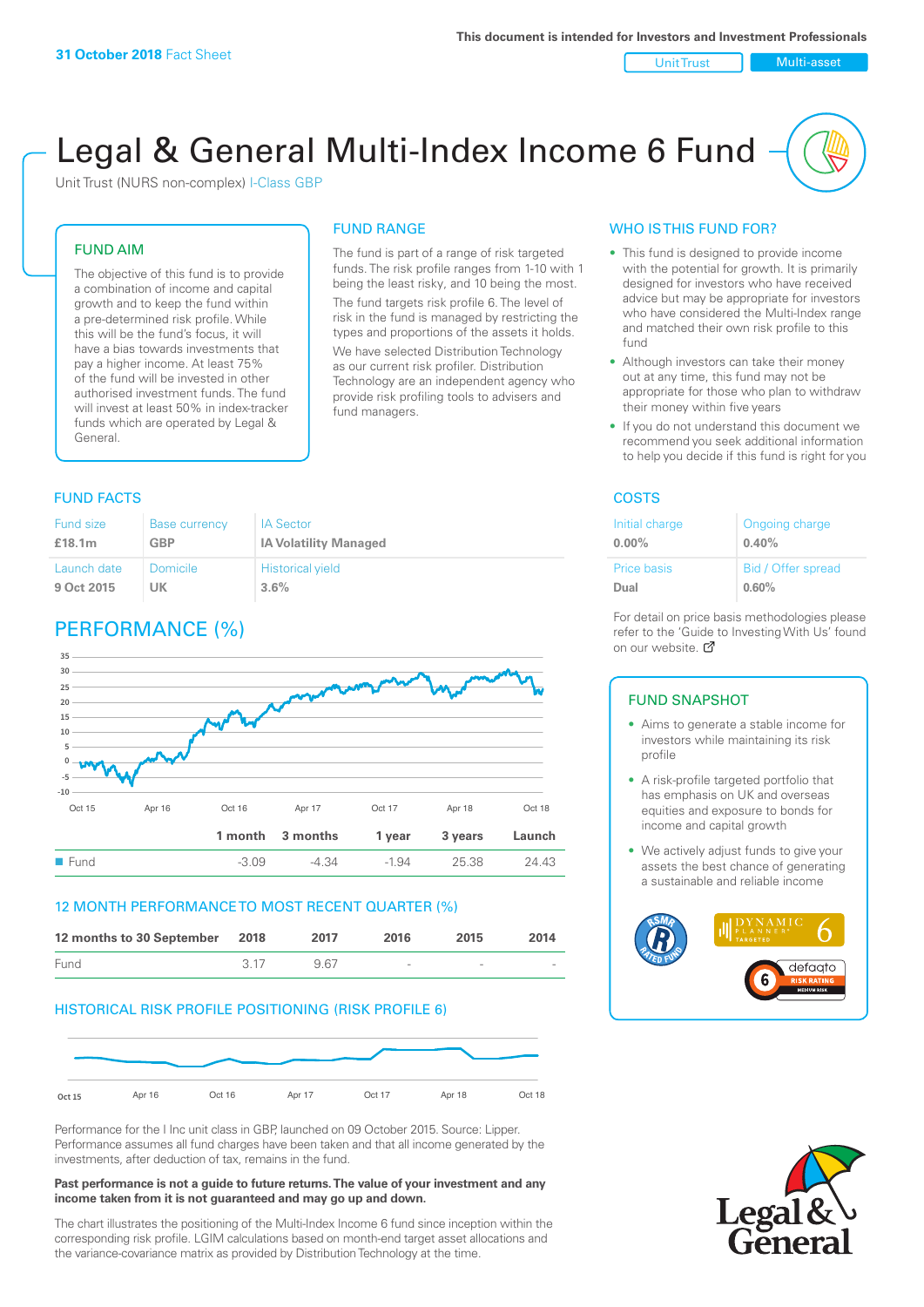## Legal & General Multi-Index Income 6 Fund

Unit Trust (NURS non-complex) I-Class GBP

## PORTFOLIO BREAKDOWN

All data source LGIM unless otherwise stated. Totals may not sum due to rounding.





## FUND MANAGERS

The fund managers have responsibility for managing the multi-index fund range. They are part of the Multi-Asset Funds (MAF) team in LGIM. This team focuses on designing and managing multi-asset funds that are tailored to match the specific objectives of various client types. The team sits within a wider Asset Allocation team which combines both depth of experience with a broad range of expertise from different fields, including fund management, investment consulting and risk management roles.

## TOP 10 HOLDINGS (%)

| <b>L&amp;G UK Index Trust</b>                                    | 9.1 |
|------------------------------------------------------------------|-----|
| iShares UK Dividend UCITS ETF                                    | 8.5 |
| L&G Emerging Markets Government Bond (Local Currency) Index Fund | 8.1 |
| L&G Emerging Markets Government Bond (US\$) Index Fund           | 8.0 |
| L&G US Index Trust                                               | 7.5 |
| L&G European Index Trust                                         | 5.9 |
| L&G High Income Trust                                            | 5.9 |
| L&G Global Emerging Markets Index Fund                           | 5.6 |
| <b>L&amp;G Pacific Index Trust</b>                               | 5.5 |
| <b>L&amp;G UK Property Fund</b>                                  | 4.5 |